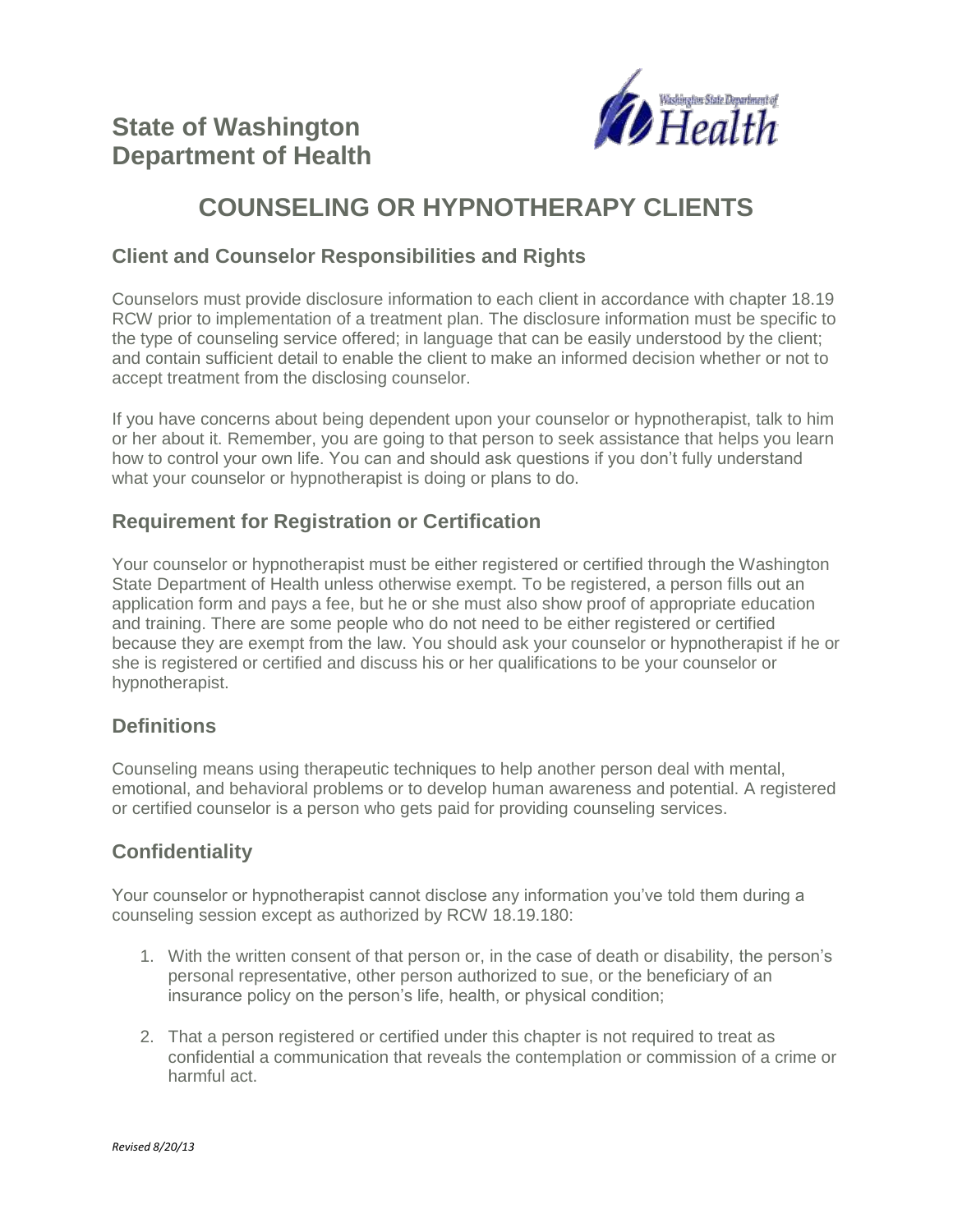- 3. If the person is a minor, and the information acquired by the person registered or certified under this chapter indicates that the minor was the victim or subject of a crime, the person registered or certified may testify fully upon any examination, trial, or other proceeding in which the commission of the crime is the subject of the inquiry;
- 4. If the person waives the privilege by bringing charges against the person registered or certified under this chapter;
- 5. In response to a subpoena from a court of law or the secretary. The secretary may subpoena only records related to a complaint or report under chapter 18.130 RCW; or
- 6. As required under chapter 26.44 RCW.

### **Assurance of Professional Conduct**

Thousands of people in the counseling or hypnotherapy professions practice their skills with competence and treat their clients in a professional manner. If you and the counselor agree to the course of treatment and the counselor deviates from the agreed treatment, you have the right to question the change and to end the counseling if that seems appropriate to you.

We want you to know that there are acts that would be considered unprofessional conduct. If any of the following situations occur during your course of treatment, you are encouraged to contact the Department of Health at the address or phone number in this publication to find out how to file a complaint against the offending counselor or hypnotherapist. The following situations are not identified to alarm you, but are identified so you can be an informed consumer of counseling or hypnotherapy services. The conduct, acts, or conditions listed below give you a general idea of the kinds of behavior that could be considered a violation of law as defined in RCW 18.130.180.

- 1. The commission of any act involving moral turpitude, dishonesty, or corruption relating to the practice of the person's profession, whether the act constitutes a crime or not. If the act constitutes a crime, conviction in a criminal proceeding is not a condition precedent to disciplinary action. Upon such a conviction, however, the judgment and sentence is conclusive evidence at the ensuing disciplinary hearing of the guilt of the license holder or applicant of the crime described in the indictment or information, and of the person's violation of the statute on which it is based. For the purposes of this section, conviction includes all instances in which a plea of guilty or nolo contendere is the basis for the conviction and all proceedings in which the sentence has been deferred or suspended. Nothing in this section abrogates rights guaranteed under chapter 9.96A RC;
- 2. Misrepresentation or concealment of a material fact in obtaining a license or in reinstatement thereof;
- 3. All advertising which is false, fraudulent, or misleading;
- 4. Incompetence, negligence, or malpractice which results in injury to a patient or which creates an unreasonable risk that a patient may be harmed. The use of nontraditional treatment by itself shall not constitute unprofessional conduct, provided that it does not result in injury to a patient or create an unreasonable risk that a patient may be harmed;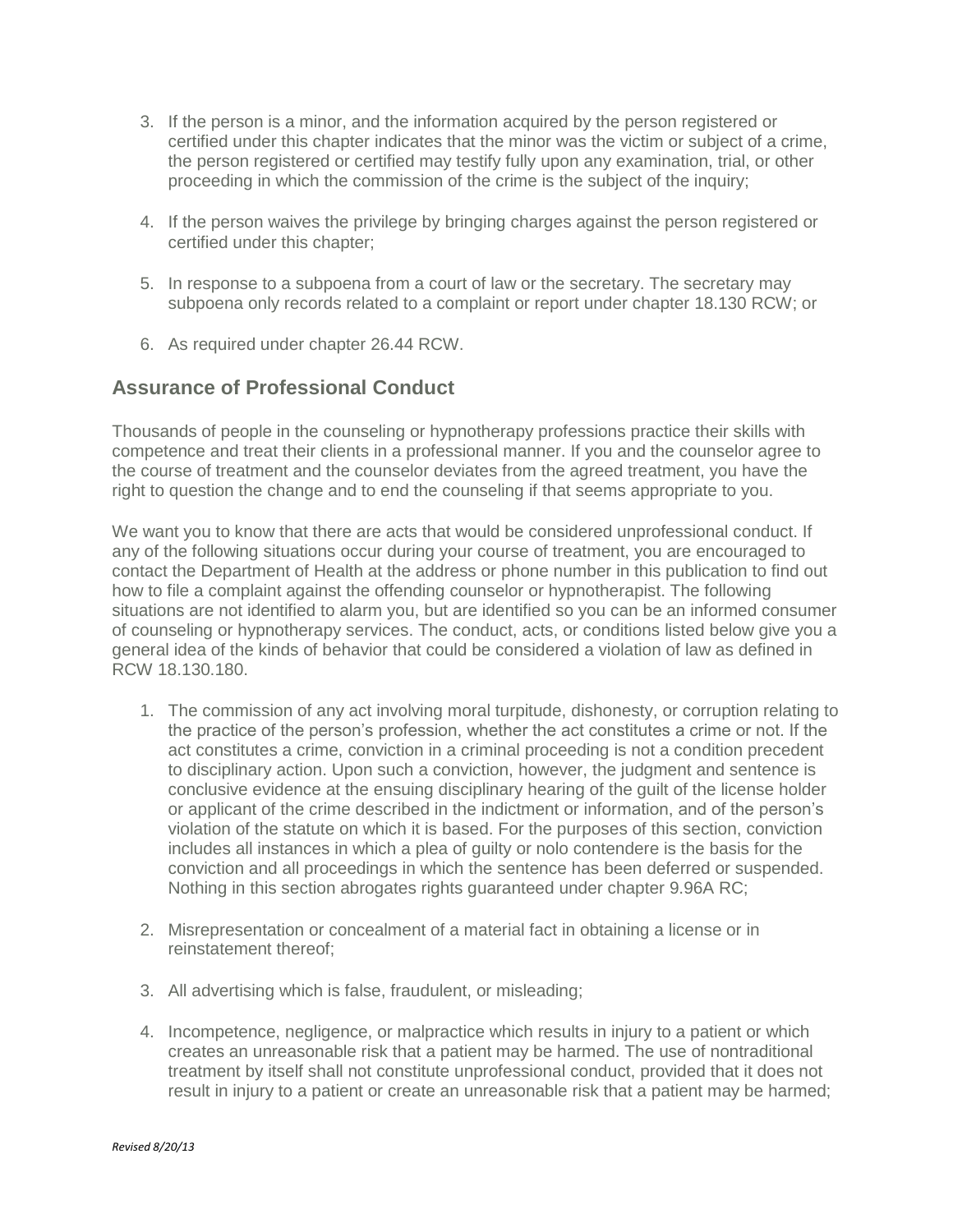- 5. Suspension, revocation, or restriction of the individual's license to practice any health care profession by competent authority in any state, federal, or foreign jurisdiction, a certified copy of the order, stipulation, or agreement being conclusive evidence of the revocation, suspension, or restriction;
- 6. The possession, use, prescription for use, or distribution of controlled substances or legend drugs in any way other than for legitimate or therapeutic purposes, diversion of controlled substances or legend drugs, the violation of any drug law, or prescribing controlled substances for oneself;
- 7. Violation of any state of federal statute or administrative rule regulating the profession in question, including any statute or rule defining or establishing standards of patient care or professional conduct or practice;
- 8. Failure to cooperate with the disciplining authority by:
	- a. Not furnishing any papers or documents;
	- b. Not furnishing in writing a full and complete explanation covering the matter contained in the complaint filed with the disciplining authority;
	- c. Not responding to subpoenas issued by the disciplining authority, whether or not the recipient of the subpoena is the accused in the proceedings; or
	- d. Not providing reasonable and timely access for authorized representatives of the disciplining authority seeking to perform practice reviews at facilities utilized by the license holder;
- 9. Failure to comply with an order issued by the disciplining authority or a stipulation for informal disposition entered into with the disciplining authority;
- 10. Aiding or abetting an unlicensed person to practice when a license is required;
- 11. Violations of rules established by any health agency;
- 12. Practice beyond the scope of practice as defined by law or rule;
- 13. Misrepresentation or fraud in any aspect of the conduct of the business or profession;
- 14. Failure to adequately supervise auxiliary staff to the extent that the consumer's health or safety is at risk;
- 15. Engaging in a profession involving contact with the public while suffering from a contagious or infectious disease involving serious risk to public health;
- 16. Promotion for personal gain of any unnecessary or inefficacious drug, device, treatment, procedure, or service;
- 17. Conviction of any gross misdemeanor or felony relating to the practice of the person's profession. For the purposes of this subsection, conviction includes all instances in which a plea of guilty or nolo contendere is the basis for conviction and all proceedings in which the sentence has been deferred or suspended. Nothing in this section abrogates rights guaranteed under chapter 9.96 RCW;
- 18. The procuring, or aiding or abetting in procuring, a criminal abortion;
- 19. The offering, undertaking, or agreeing to cure or treat disease by a secret method, procedure, treatment, or medicine, or the treating, operating, or prescribing for any health condition by a method, means or procedure which the licensee refuses to divulge upon demand of the disciplining authority;
- 20. The willful betrayal of a practitioner-patient privilege as recognized by law;
- 21. Violation of chapter 19.68 RCW;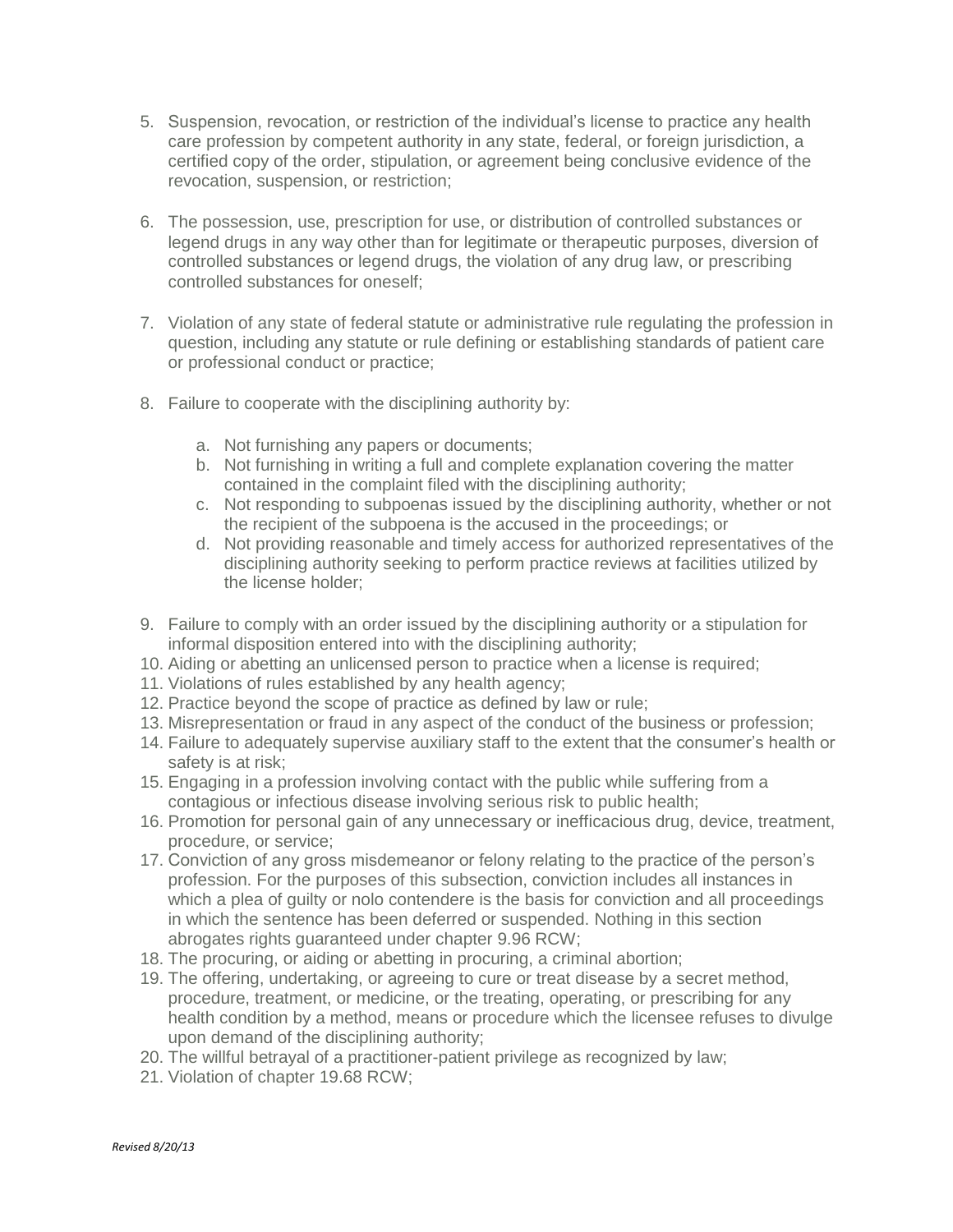- 22. Interference with an investigation or disciplinary proceeding by willful misrepresentation of facts before the disciplining authority or its authorized representative, or by the use of threats or harassment against any patient or witness to prevent them from providing evidence in a disciplinary proceeding or any other legal action, or by the use of financial inducements to any patient or witness to prevent or attempt to prevent him or her from providing evidence in a disciplinary proceeding;
- 23. Current misuse of:
	- a. Alcohol;
	- b. Controlled substances; or
	- c. Legend drugs
- 24. Abuse of a client or patient or sexual contact with a client or patient;
- 25. Acceptance of more than a nominal gratuity, hospitality, or subsidy offered by a representative or vendor of medical or health-related products or services intended for patients, in contemplation of a sale or for use in research publishable in professional journals, where a conflict of interest is presented, as defined by rules of the disciplining authority, in consultation with the department, based on recognized professional ethical standards.

This publication should not be considered as the final source of information. If you want more information about the law regulating counselors and hypnotherapists or want to file a complaint, please write to: Department of Health, Health Professions Quality Assurance Division, PO Box 47869, Olympia, Washington 98504-7869.

If you want to contact someone by phone to discuss the law or talk about a possible complaint, call (360) 753-1761 Monday through Friday, 8:00 a.m. to 5:00 p.m



*To request this information in an alternative format, please contact Mindsource Center 253- 639-7146. We will work with individuals requesting alternate formats, to ensure it is effective. Relay users please dial 711.*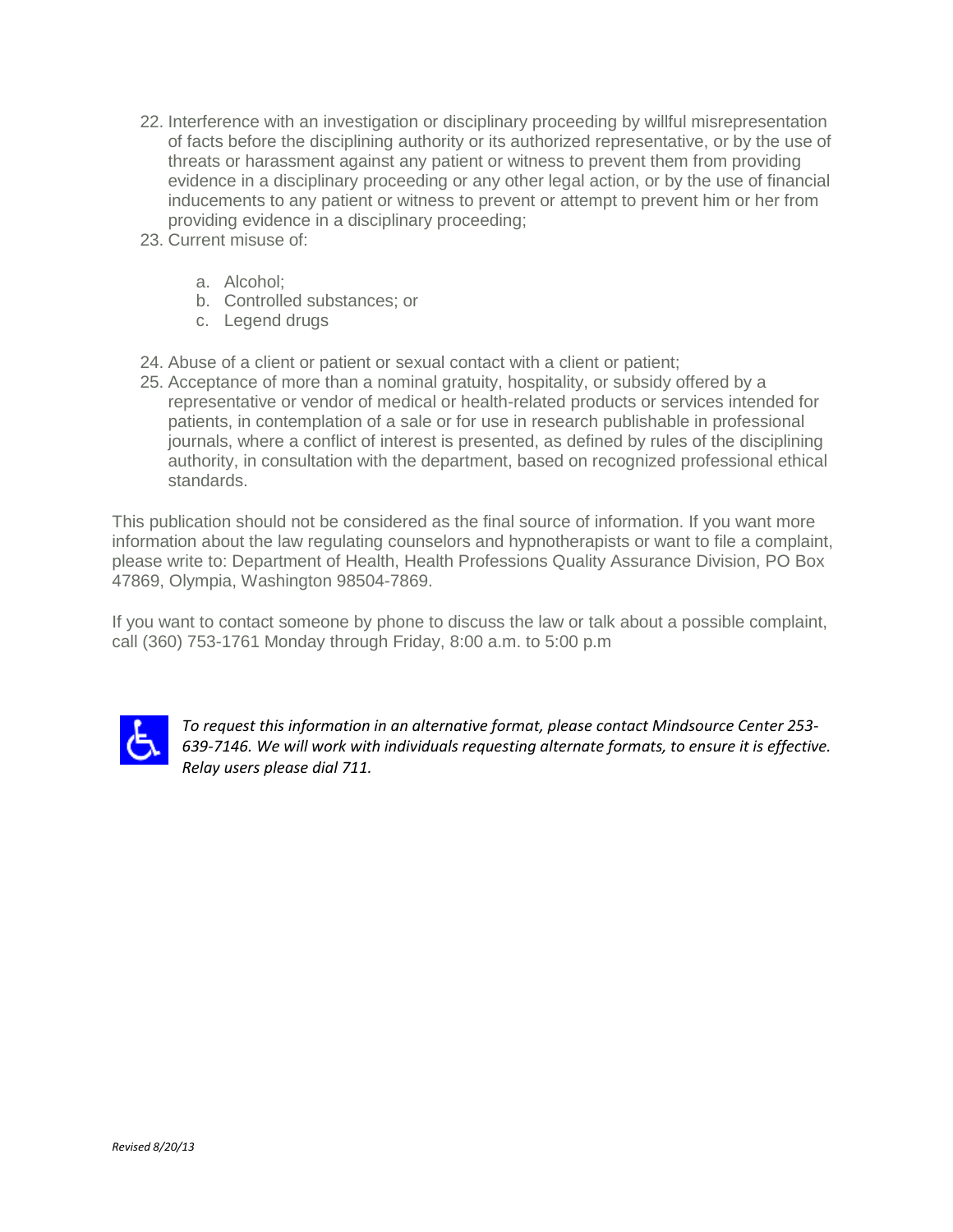# **NOTICE OF PRIVACY PRACTICES**

# **THIS NOTICE DESCRIBES HOW MEDICAL/PROTECTED HEALTH INFORMATION (PHI) ABOUT YOU MAY BE USED AND DISCLOSED AND HOW YOU CAN GET ACCESS TO THIS INFORMATION. PLEASE REVIEW IT CAREFULLY.**

By law, we are required to provide you with our Notice of Privacy Practices (NPP). This Notice describes how your medical information may be used and disclosed by us. It also tells you how you can obtain access to this information.

### **Your Rights**

You have the right to:

- Inspect and copy your information;
- Request corrections to your information;
- Request an amendment to the PHI maintained as part of the client's PHI
- Write a statement of disagreement if a requested amendment is denied
- Request confidential communication;
- Request that your information be restricted;
- A report of disclosures of your information;
- Get a copy of this privacy notice;
- File a complaint if you believe your privacy rights have been violated;

### **Our Uses and Disclosures**

We may use and share your information as we:

- Treat you. Example, we use health information about you to manage your treatment and services
- Bill for your services. Example: we give information about you to your health insurance plan so it will pay for your services.
- Help with public health and safety issues. Example, we can report suspected abuse, neglect, suicidal ideation or homicidal ideation.
- Comply with the law. Example, we will share information about you if state or federal law require it.
- Respond to lawsuits and legal action. Example: we can share health information about you in response to a court or administrative order, or in response to a subpoena.

#### **Our Responsibilities**

- We are required by law to maintain the privacy and security of your protected health information.
- We will let you know promptly if a breach occurs that may have compromised the privacy or security of your information.